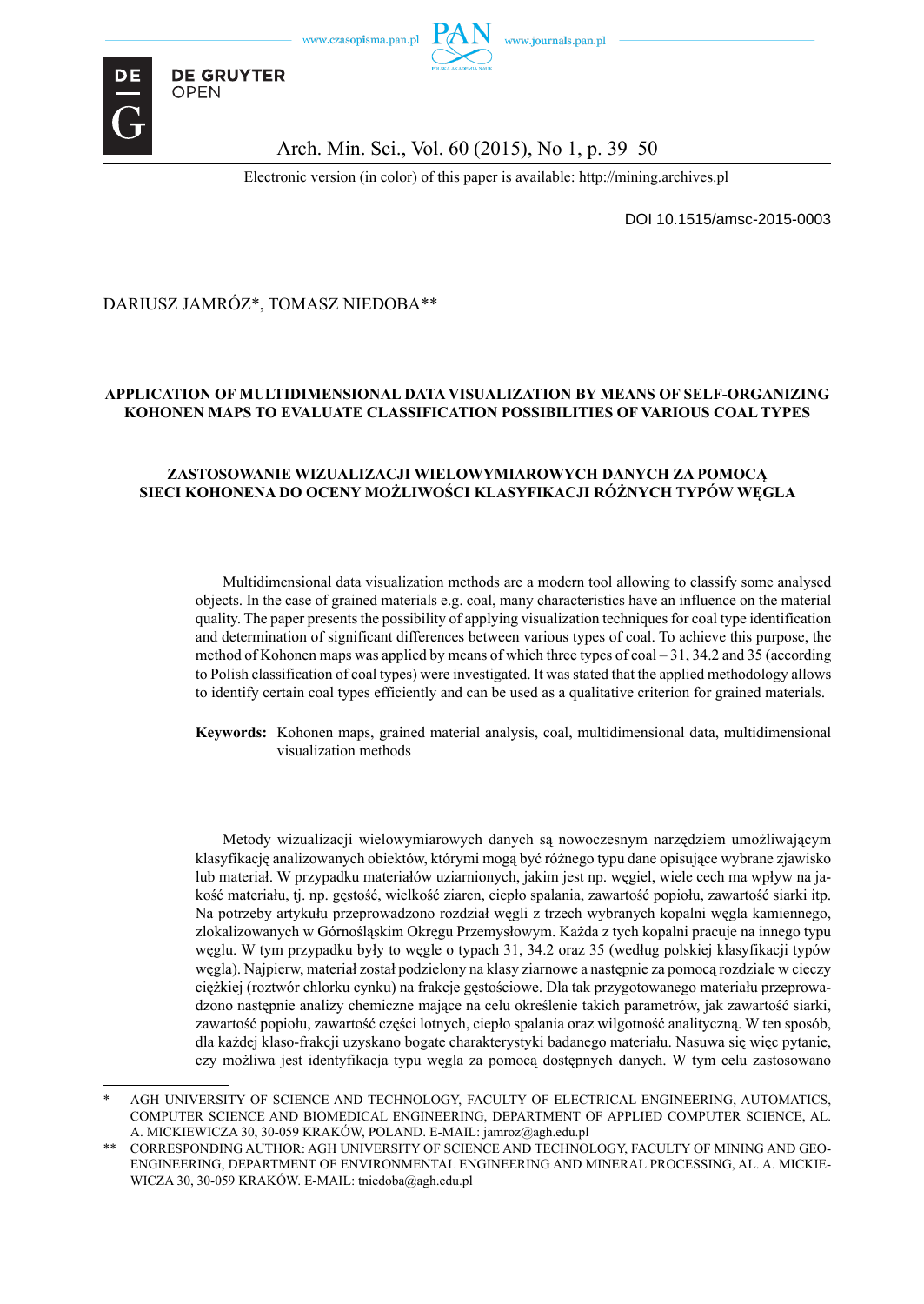

40

wielowymiarową technikę wizualizacji statystycznej. Istnieje wiele metod takiej wizualizacji, z których kilka było już przedmiotem wcześniejszych publikacji autorów. W tym wypadku autorzy zdecydowali się zastosować metodę sieci Kohonena. Metoda ta została opisana w rozdziale 2 pracy, gdzie oprócz opisu teoretycznego podano również główne wzory stosowane podczas modelowania tą metodą (wzory (1)-(5)). Do zbadania postawionego problemu wykorzystano optymalną liczbę iteracji i optymalny czas uczenia sieci. Pewnym problemem pojawiającym się przy takiej wizualizacji jest konieczność doboru parametrów, w celu uzyskania widoku, który w sposób czytelny prezentuje poszukiwane przez nas informacje. Należy wspomnieć, że w trakcie prowadzonych eksperymentów uzyskiwano widoki przy użyciu sieci neuronowej o wielkości od  $10 \times 10$  do  $100 \times 100$  neuronów. Widoki były uzyskiwane przy wartości parametru MAX\_DISTANCE od 1 do wielkości sieci oraz parametru ITER od 1 do 5000. Eksperymenty były prowadzone dla różnych wzorów określających modyfikację wag. Przedstawione w pracy wyniki stanowią najbardziej czytelne z uzyskanych. Wizualizacja wielowymiarowa przy użyciu sieci Kohonena pozwala stwierdzić, że informacje zawarte w analizowanych siedmiowymiarowych danych są wystarczające do prawidłowej klasyfikacji typów węgla 31, 34.2 oraz 35, przy czym nawet zobrazowanie 3 typów węgla na jednym rysunku pozwala stwierdzić, że neurony reprezentujące próbki węgla danego typu gromadzą się w skupiskach, które można od siebie odseparować. Z tego wynika, że dane zawierają informacje wystarczające do prawidłowej klasyfikacji węgla. Zauważyć jednak warto, że przedstawienie przy pomocy sieci Kohonena, danych reprezentujących różne typy węgla parami, pozwala uzyskać jeszcze bardziej czytelne wyniki. Najlepsze efekty osiągnięto dla sieci o 40 wierszach oraz 40 kolumnach neuronów, co łącznie dało liczbę 1600 neuronów, zaś czytelność wyników rośnie wraz z postępem uczenia sieci neuronowej (wzrostem parametru ITER). Przeprowadzone doświadczenia w pełni potwierdzają, że zastosowana metoda może być z powodzeniem wykorzystana w badaniach jakościowych związanych z różnego typu materiałami uziarnionymi, w tym również węglem. Badania w tym zakresie są kontynuowane.

**Słowa kluczowe:** sieci Kohonena, analiza materiału uziarnionego, dane wielowymiarowe, metody wizualizacji wielowymiarowej

### **1. Introduction**

The qualitative analysis of multidimensional data (properties of material) obtained from the results of empirical experiments can be carried out by applying the multidimensional visualization method. The results of these analyses can be helpful thanks to materials characteristics as well as the construction of mineral processing models based on this data.

Attempts to depict multidimensional data have been undertaken on many occasions. Among many methods, the following ones can be selected: grand-tour method (Asimov, 1985; Cook et al., 1995), the method of principal component analysis (Li et al., 2000), use of neural networks for data visualization (Aldrich, 1998; Jain & Mao, 1992; Kraaijveld et al., 1995; Tadeusiewicz, 1993), parallel coordinates method (Chatterjee et al., 1993; Chou et al., 1999; Gennings et al., 1999; Inselberg, 1985), star graph method (Sobol & Klein, 1989), multidimensional scaling (Kim et al., 2000), scatter-plot matrices method (Cleveland, 1984), relevance maps method (Assa et al., 1999). Visualization of multidimensional solids is also possible (Jamróz, 2009). The observational tunnels method (Jamróz, 2001) makes it possible to achieve an external view of the observed multidimensional sets of points using tunnel radius, introduced by the author (Jamróz, 2014a; b; c; Jamróz & Niedoba, 2013; 2014; Niedoba, 2013).

In mineral processing applications the modern methods of data visualization is more and more important. The selection of proper groups of data to understand certain phenomena or process is one of the main goals which industrial plants desire to achieve. This is very important mainly when the set of data is very complex (Köse et al., 2012; Laine, 2002). Also, investigation of separation process occurring because of various features acting is often subject of interest of many scientific researchers (Brożek & Surowiak, 2005, 2007, 2010).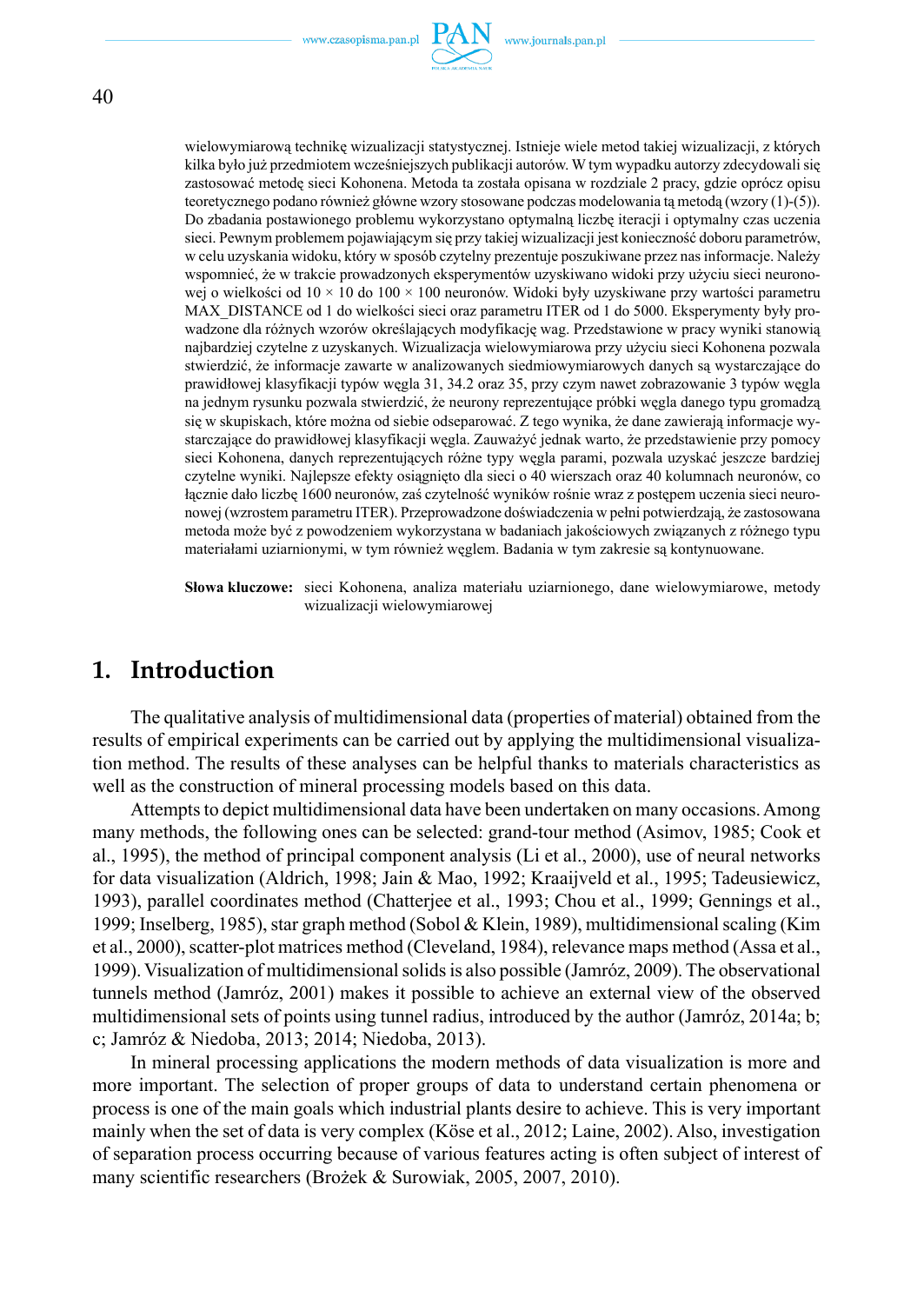The methods of multidimensional data visualization through a transformation of multidimensional space into two-dimensional one allow to present multidimensional data on computer screen. Thanks to this, it is possible to conduct a qualitative analysis of this data in the most natural way for human being – by a sense of sight. One of such methods of multidimensional data visualization is the Kohonen maps method. It was used in the paper to present and analyze a seven-dimensional set of data describing samples of three various sorts of coal – types 31, 34.2 and 35. It was decided to check if this method allows to state that the amount of information contained in seven coal features is sufficient to classify a type of coal properly. The application of various methods to analyze possibilities of recognizing various coal features is becoming an interesting issue. Other methods of visualization were already used for the investigation (Jamróz & Niedoba, 2013, 2014; Niedoba, 2014). However, the application of Kohonen maps to evaluate the possibility of proper identification of coal type is a new approach.

# **2. Coal characteristics**

Three types of coal, types 31 (energetic coal), 34.2 (semi-coking coal) and 35 (coking coal) in the Polish classification were used in the investigation. They originated from three various Polish coal mines and all of them were initially screened on a set of sieves of the following sizes:  $-1.00, -3.15, -6.30, -8.00, -10.00, -12.50, -14.00, -16.00$  and  $-20.00$  mm. Then, the size fractions were additionally separated into density fractions by separation in dense media using zinc chloride aqueous solution of various densities  $(1.3, 1.4, 1.5, 1.6, 1.7, 1.8$  and  $1.9$  g/cm<sup>3</sup>). The fractions were used as a basis for further consideration and additional coal features were determined by means of chemical analysis. For each density-size fraction such parameters as combustion heat, ash contents, sulfur contents, volatile parts contents and analytical moisture were determined, making up, together with the mass of these fractions, seven various features for each coal. The examples of such data were presented in tables 1-3 showing the data for size fractions 14.00-12.50 mm for each type of coal.

TABLE 1

| <b>Density</b><br>[Mg/m <sup>3</sup> ] | <b>Mass</b><br>[g] | <b>Combustion</b><br>heat [cal] | Ash contents<br>[%] | <b>Sulfur</b><br>contents $[\%]$ | <b>Volatile parts</b><br>contents<br>$V^a$ | Analytical<br>moisture $W_a$ |
|----------------------------------------|--------------------|---------------------------------|---------------------|----------------------------------|--------------------------------------------|------------------------------|
| <1.3                                   | 308.6              | 7048                            | 6.41                | 0.72                             | 34.32                                      | 3.23                         |
| $1.3 - 1.4$                            | 292.5              | 5859                            | 19.61               | 0.7                              | 29.22                                      | 3.36                         |
| $1.4 - 1.5$                            | 36.1               | 2948                            | 16.55               | 0.76                             | 28.92                                      | 3.87                         |
| $1.5 - 1.6$                            | 10.7               | 5117                            | 26.10               | 1.55                             | 31.08                                      | 3.40                         |
| $1.6 - 1.7$                            | 25.6               | 4467                            | 35.78               | 2.28                             | 26.71                                      | 2.40                         |
| $1.7 - 1.8$                            | 139                | 3920                            | 37.20               | 1.23                             | 29.24                                      | 2.19                         |
| $1.8 - 1.9$                            | 12.7               | 3078                            | 48.20               | 1.13                             | 24.05                                      | 2.23                         |
| >1.9                                   | 601.2              | 457                             | 86.53               | 0.40                             | 9.30                                       | 0.91                         |

Data for size fraction 14.00-12.50 mm – coal, type 31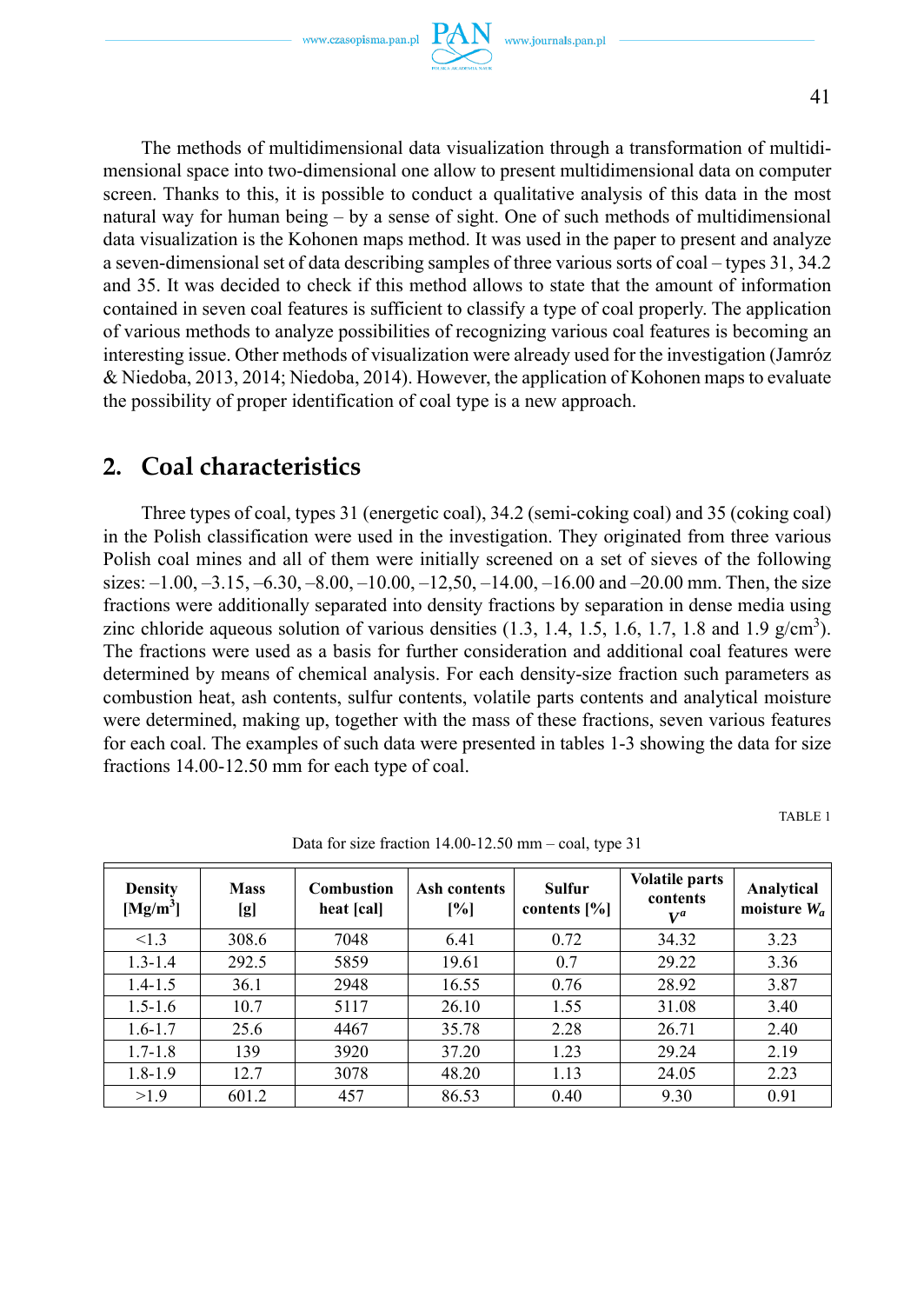

TABLE 2

| <b>Density</b><br>$[Mg/m^3]$ | <b>Mass</b><br>[g] | <b>Combustion</b><br>heat [cal] | Ash contents<br>[%] | Sulfur<br>contents $[\%]$ | <b>Volatile parts</b><br>contents<br>$V^a$ | Analytical<br>moisture $W_a$ |
|------------------------------|--------------------|---------------------------------|---------------------|---------------------------|--------------------------------------------|------------------------------|
| <1.3                         | 360.5              | 8227                            | 2                   | 0.32                      | 28.96                                      | 1.04                         |
| $1.3 - 1.4$                  | 57                 | 7647                            | 7.67                | 0.71                      | 24.16                                      | 1.87                         |
| $1.4 - 1.5$                  | 25.5               | 6901                            | 15.33               | 0.83                      | 24.58                                      | 1.34                         |
| $1.5 - 1.6$                  | 12.2               | 5798                            | 33.73               | 0.17                      | 27.85                                      | 0.95                         |
| $1.6 - 1.7$                  | 3.2                | 4830                            | 34.3                | 0.34                      | No data                                    | No data                      |
| $1.7 - 1.8$                  | 15                 | 4152                            | 36.15               | 0.34                      | 27.93                                      | 0.37                         |
| $1.8 - 1.9$                  | 3.6                | 4415                            | 27                  | 0.05                      | 31.75                                      | 1.01                         |
| >1.9                         | 68.9               | 693                             | 79.33               | 0.91                      | 12.08                                      | 0.52                         |

Data for size fraction 14.00-12.50 mm – coal, type 34.2

TABLE 3

Data for size fraction 14.00-12.50 mm – coal, type 35

| <b>Density</b><br>[Mg/m <sup>3</sup> ] | <b>Mass</b><br>[g] | <b>Combustion</b><br>heat [cal] | Ash contents<br>[%] | Sulfur<br>contents $[\%]$ | <b>Volatile parts</b><br>contents<br>$V^a$ | Analytical<br>moisture $W_a$ |
|----------------------------------------|--------------------|---------------------------------|---------------------|---------------------------|--------------------------------------------|------------------------------|
| <1.3                                   | 268.7              | 8327                            | 2.38                | 0.28                      | 20.28                                      | 1.45                         |
| $1.3 - 1.4$                            | 89.3               | 7610                            | 8.97                | 0.36                      | 20.10                                      | 1.21                         |
| $1.4 - 1.5$                            | 39.8               | 6567                            | 19.61               | 0.56                      | 18.83                                      | 1.28                         |
| $1.5 - 1.6$                            | 22.0               | 5031                            | 35.68               | 0.39                      | 16.22                                      | 1.32                         |
| $1.6 - 1.7$                            | 25.7               | 4988                            | 34.62               | 1.26                      | 19.42                                      | 1.47                         |
| $1.7 - 1.8$                            | 29.0               | 4589                            | 40.60               | 0.38                      | 18.86                                      | 1.61                         |
| $1.8 - 1.9$                            | 28.1               | 3286                            | 52.24               | 1.14                      | 17.95                                      | 1.51                         |
| >1.9                                   | 589.5              | 702                             | 80.57               | 0.20                      | 10.84                                      | 1.37                         |

## **3. Kohonen maps**

Kohonen maps are an example of self-organizing neural networks in which the learning process occurs without the teacher. They are one-layer networks with competitive learning rules to which the neighborhood term was introduced. Each network input is connected to each neuron. During the learning process the weights are modified for the neuron – winner, whose output signal that is a response to part of teaching series is the biggest, and, to a lesser degree, for the weights neighboring the neuron winners. The modification of weights occurs in a way so that the neuron response (winner and winner's neighbors) to a given part of the teaching series was even bigger.

By accepting the two-dimensional neighborhood (neurons positioned in lines and web columns), it is possible to represent network output directly on the screen in a way that a signal of neuron located in  $i^{\text{th}}$  line and  $j^{\text{th}}$  column is shown on the screen as a point of coordinates  $(i, j)$ . Figure 1 presents a simple example of such network. It is composed of two lines and three columns of neurons. Each of the neurons has three inputs in this Figure.

Each input of a neuron is associated with weight. The signal impact of certain input on output neuron signal depends on it. So, the *n*-dimensional weight vector is assigned to each neuron,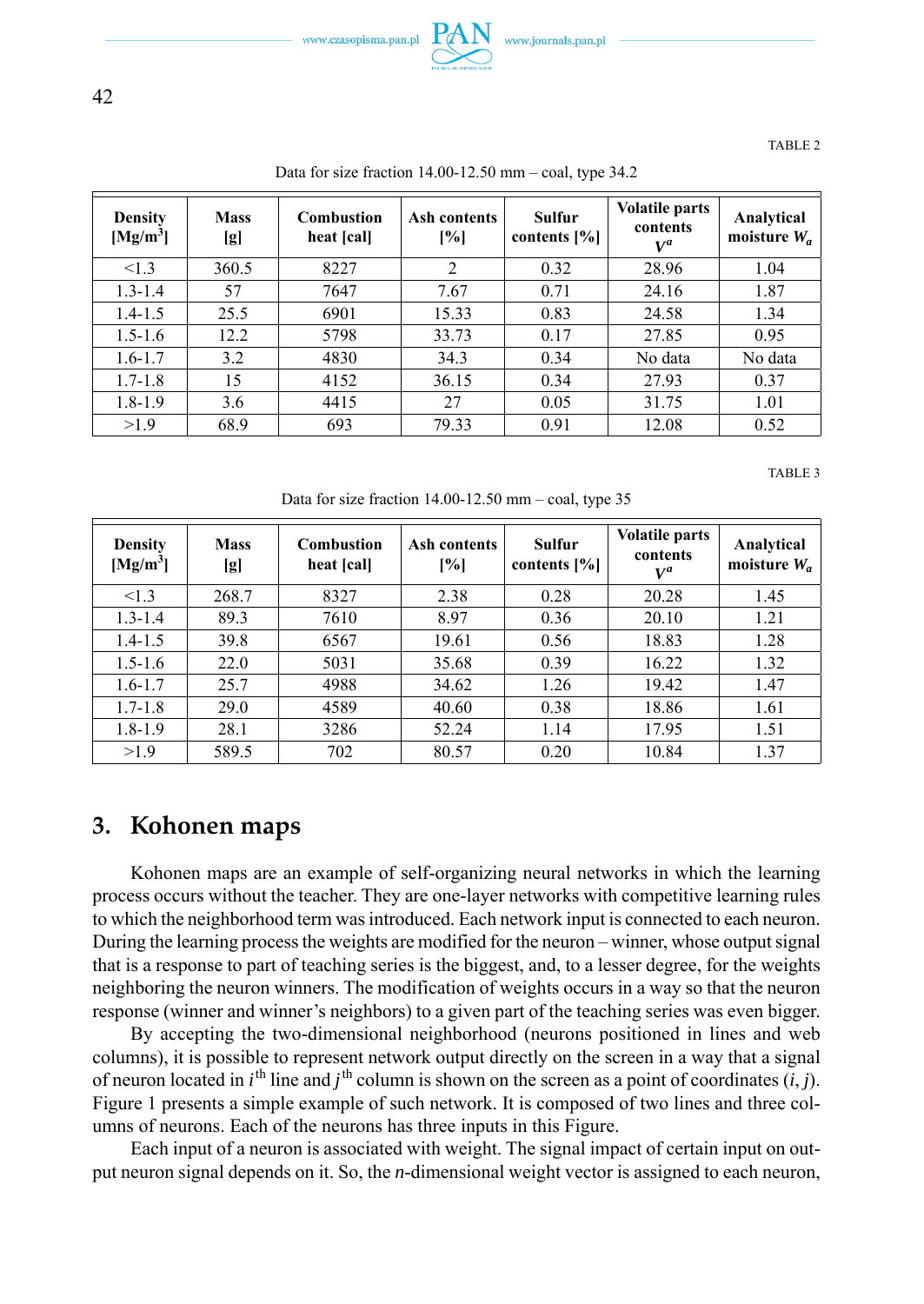

Fig. 1. Example of simple Kohonen map compound of two lines and three columns of neurons. Each of the neurons has three inputs

where *n* is the number of network inputs. The value of neuron output is calculated according to the formula:

$$
y_{i,j} = \sum_{k=1}^{n} w_{i,j,k} x_{k,w}
$$
 (1)

where:

*n* — number of network inputs,

 $y_{i,j}$  — output value of neuron number  $(i, j)$ , so located in  $i^{\text{th}}$  line and  $j^{\text{th}}$  network column,

 $w_{i,j,k}$  — weight of  $k^{\text{th}}$  input of neuron number  $(i, j)$ ,

 $\hat{x}_{k,w}$  —  $k^{\text{th}}$  feature of  $w^{\text{th}}$  part of input data set.

The input data set consists of parts described by *n* features. It can be then treated as a set of *n*-dimensional vectors.

The operation of Kohonen maps consists of two stages:

- I. Self-organization of network. At this stage all weights are calculated on the basis of input data. The algorithm used for this stage consists of several steps:
	- 1. Scaling of input data in a way assuring that the length of each data vector is equal to 1, so each of n values of each input data vector is changed:

$$
\tilde{x}_{k,w} = \frac{x_{k,w}}{\sqrt{\sum_{i=1}^{n} (x_{i,w})^2}}
$$
(2)

where

 $x_{k,w}$  —  $k^{\text{th}}$  coordinate (feature) of  $w^{\text{th}}$  vector of input data set,

 $\widetilde{x}_{k,w}$  —  $x_{k,w}$  after change.

2. Random selecting of all weights  $w_{i,i,k}$ . It was accepted that each weight is assigned to a random value from the range  $(0, 0.5)$  by application of flat probability distribution.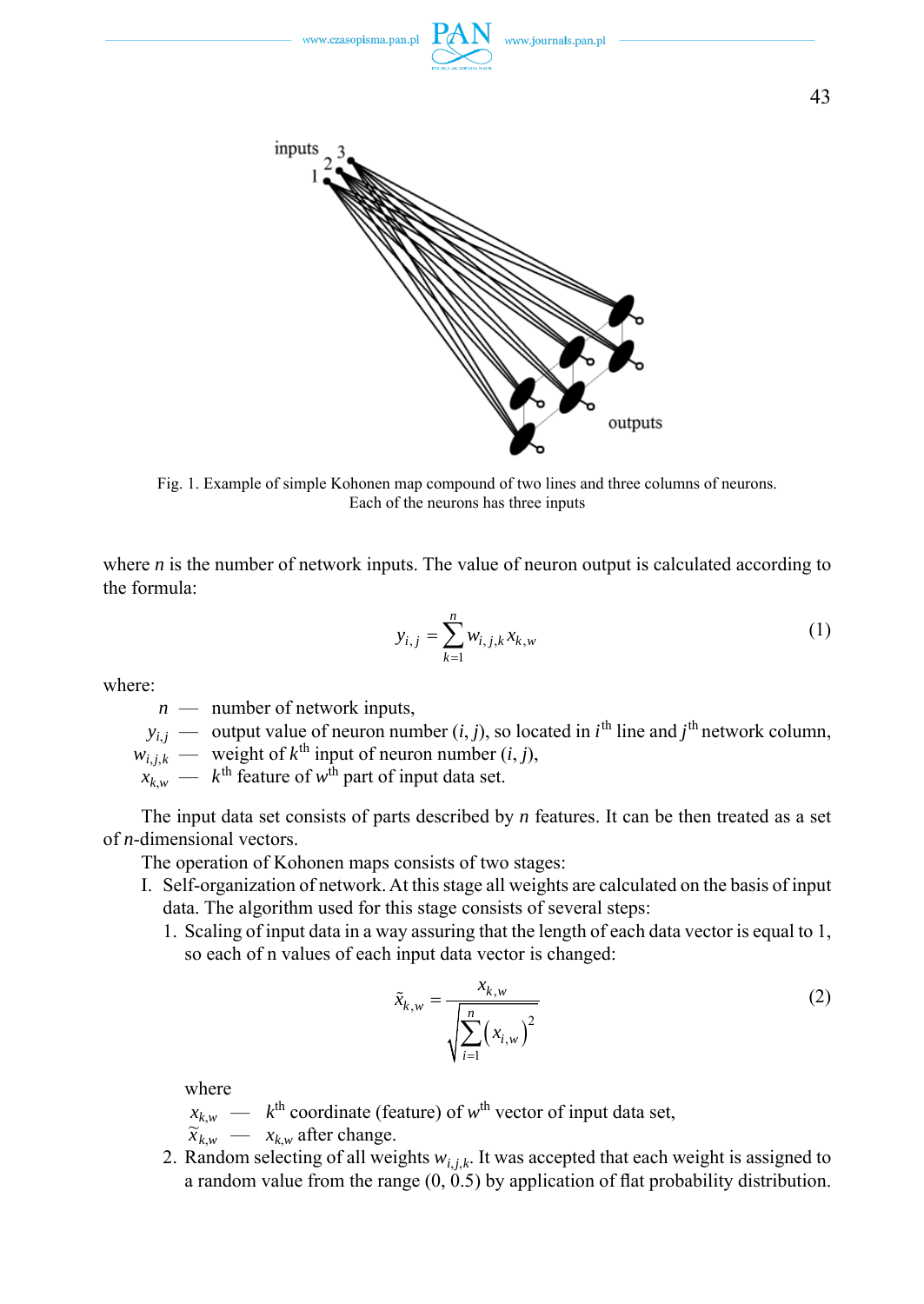Subsequently, points 3-5 are realized for each input data vector ITER times (where ITER is a parameter accepted in certain moment):

- 3. For the next  $w<sup>th</sup>$  input data vector, the input values of each neuron are calculated according to formula (1). On the basis of results the winner neuron is accepted, which is the neuron with the highest indicated value.
- 4. Modification of weights for the winner neuron and its neighbors. The following modification was accepted:

$$
\tilde{w}_{i,j,k} = w_{i,j,k} + \eta (x_{k,w} - w_{i,j,k})
$$
\n(3)

where:

$$
\eta = \begin{cases} \frac{0.01}{dist + 1} & \text{for} \quad dist < MAX\_DISTANCE \\ 0 & else \end{cases} \tag{4}
$$

where:

 *dist* — distance in Euclidean metrics of neuron number (*i*, *j*) from the winner neuron,

MAX\_DISTANCE — parameter accepted in a certain moment,  
\n
$$
w_{i,j,k}
$$
 — weight of  $k^{\text{th}}$  neuron input of number  $(i, j)$ ,  
\n $\widetilde{w}_{i,j,k}$  — is  $w_{i,j,k}$  after change,  
\n $x_{k,w}$  — is  $k^{\text{th}}$  coordinate (feature) of  $w^{\text{th}}$  vector of input data set.

As it can be seen the weights of neurons which are closer than MAX\_DISTANCE from the winner neuron are modified. It was accepted that these modifications lower hyperbolically with the distance from the winner neuron.

5. Weight vectors of each neuron which was changed are normalized, which means that:

$$
\tilde{w}_{i,j,k} = \frac{w_{i,j,k}}{\sqrt{\sum_{p=1}^{n} (w_{i,j,p})^2}}
$$
\n(5)

where:

- $w_{i,i,k}$  weight of  $k^{\text{th}}$  neuron input number  $(i, j)$ ,  $\widetilde{w}_{i,j,k}$  — is  $w_{i,j,k}$  after change.
- II. Projection of image. Points 1-2 are realized for each input data vector:
	- 1. For following  $w<sup>th</sup>$  input data vector the values of every neuron output are calculated (according to formula 1). On the basis of results the neuron which is the winner is found, which means the neuron with the highest output value. Let us accept that this is the neuron numbered  $(u, v)$ , located in  $u^{\text{th}}$  line and  $v^{\text{th}}$  column of the network.
	- 2. It must be examined if the symbol representing fraction other than the fraction of *w*th data vector was previously drawn in the spot of coordinates (*u*, *v*):
		- If yes, it means that the neuron numbered  $(u, v)$  represents more than one fraction. This means that a network cannot recognize at least two vectors of data originated from two fractions. This is error and the procedure must be stopped. The network is subjected to further teaching by determining higher ITER value or changing other parameters.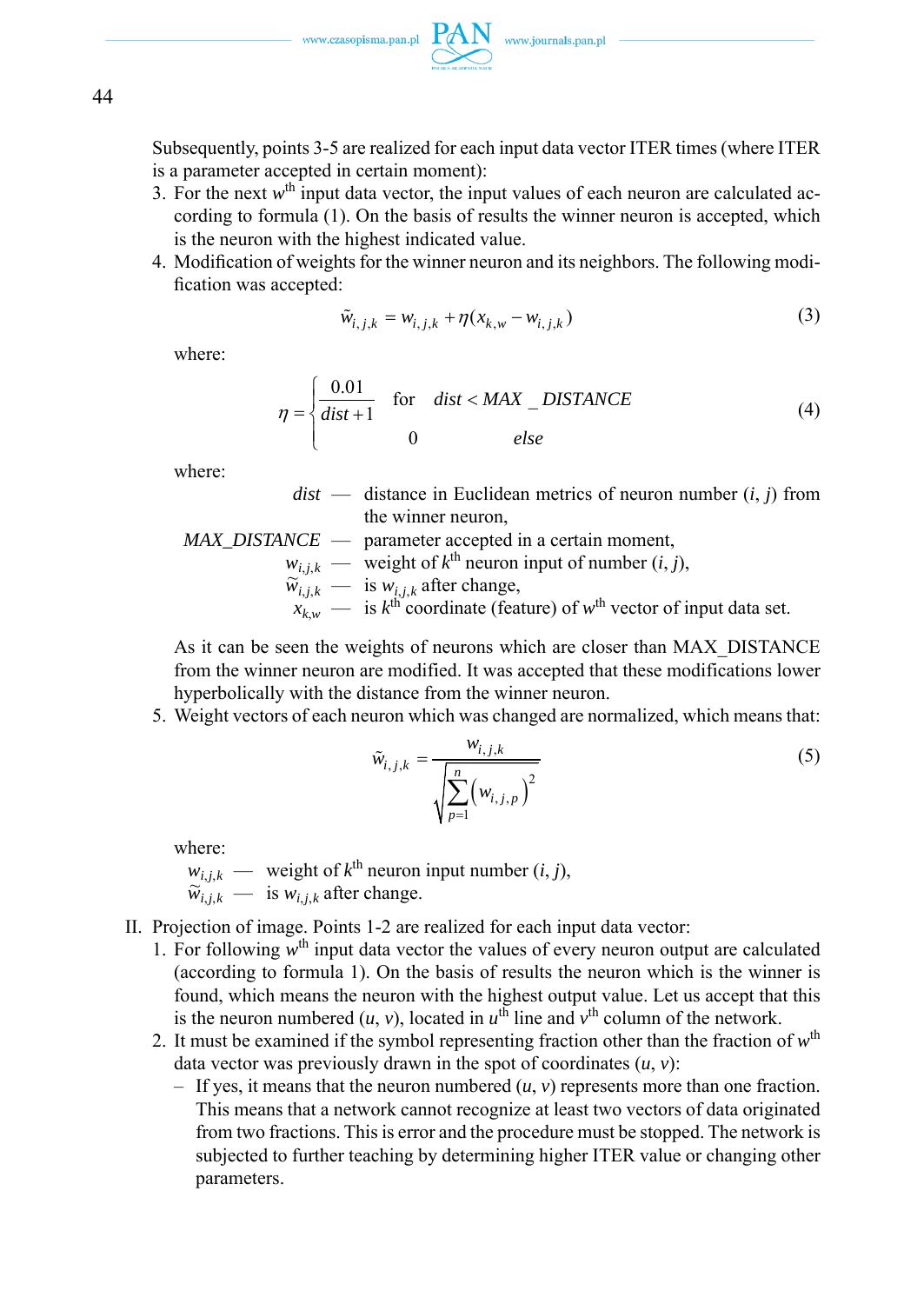– If not, then in spot  $(u, v)$  the symbol representing fraction of  $w<sup>th</sup>$  data vector is being drawn.

 In this way the image of neurons representing individual data fractions is created on the computer screen.

# **4. Experiment results**

As part of the research program a computer system was elaborated based on assumptions presented in the previous chapter whose purpose was to visualize seven-dimensional data describing coal. As a result of experiments, it occurred that the best results were obtained by a neural network composed of 40 lines and 40 columns of neurons, which makes up 1600 neurons all together. Figures 2-7 present obtained results. Figure 2 presents the view of answer of a learnt neural network to one of input data vectors representing coal type 31. Brighter spots indicate neurons with higher value occurring on the output and darker spots indicate neurons with lower value occurring on the output. The neuron winner was marked with symbol "x", which means the one with highest indicated value. This result was obtained by determining parameters *MAX\_DISTANCE* = 5 and *ITER* = 260. The accepted *MAX\_DISTANCE* means that during selforganization the weights of neurons located in the distance lower than 5 from the winner neuron were modified. The accepted *ITER* means that the network self-learning process was conducted for each input data vector 260 times.

After joining such neural network answers for all vectors from the data set, Figure 3 was obtained. It presents the way how neurons divided between themselves the data representing individual



Fig. 2. View of the answer of learnt neural network for one of input data vectors representing coal type 31. Brighter fields mean neurons with higher value occurring on the output and darker fields – lower value. Symbol " $x$ " – the winner neuron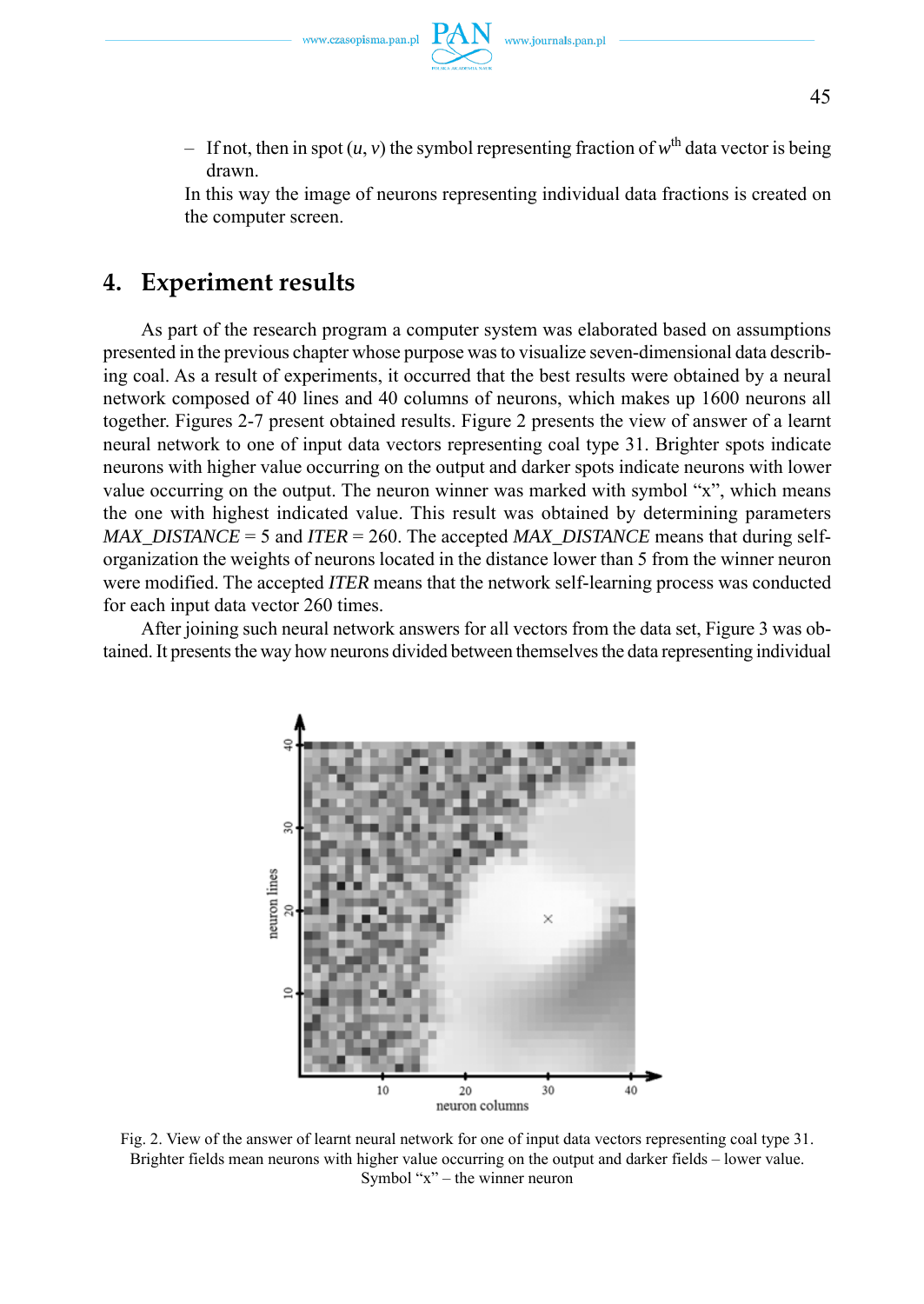

Fig. 3. Neurons' impact on the division of data representing three various types of coal by parameters *MAX\_DISTANCE* = 5 and *ITER* = 260. Symbol (**×**) was used for marking neurons recognizing coal samples, type  $31$ ,  $(+)$  – coal samples, type  $34.2$ ,  $(0)$  – coal samples, type  $35$ 

types of coals. It can be seen that neurons representing coal samples of certain types aggregate and that these aggregations can be separated. It is worth noticing that the information on data vectors affiliation to certain fractions is not used to self-learning of network (to calculate weights). In this situation the grouping of neurons representing certain fraction depends only on certain properties of this data noticed by the network. For comparison, the way how neurons divided data representing individual types of coals was presented in Figure 4, accepting values of *MAX\_DISTANCE* = 4 and *ITER* = 262. It can be noticed that the change of parameters causes a different way of neural network allotment of individual parameters to data representing various types of coal.

With a view to obtaining even clearer results, it was decided to present the same data by means of Kohonen maps in another way. It was verified how the network would assign its neurons for data representing coal types in pairs. Figure 5 presents the way how neurons divided data representing samples of coal type 31 and 34.2. Here, it is even more clear that neurons representing samples of coal 31 aggregate, which can be easily separated from neuron aggregation representing samples of coal, type 34.2. Figure 6 presents the way how neurons divided data representing coal types 34.2 and 35. It can be seen that neuron representing coal samples, type 34.2 gather in clusters which can be easily separated from neuron aggregations representing coal samples, type 35. Figure 7 shows the way how neurons divided data representing samples of coals 31 and 35. It is clearly visible that neurons representing coal samples, type 31 gather in clusters which can be easily separated from neuron aggregations representing coal samples, type 35.

If it is possible to ascertain the possibility of separation of coal samples type 31 from coal samples type 34.5 (Fig. 5), the coal samples type 34.2 from coal samples type 35 (Fig. 6) and coal samples type 34.2 from coal samples type 35 (Fig. 7), then it can be stated that it is possible to separate samples of each type of coal from the others. By application of the multidimensional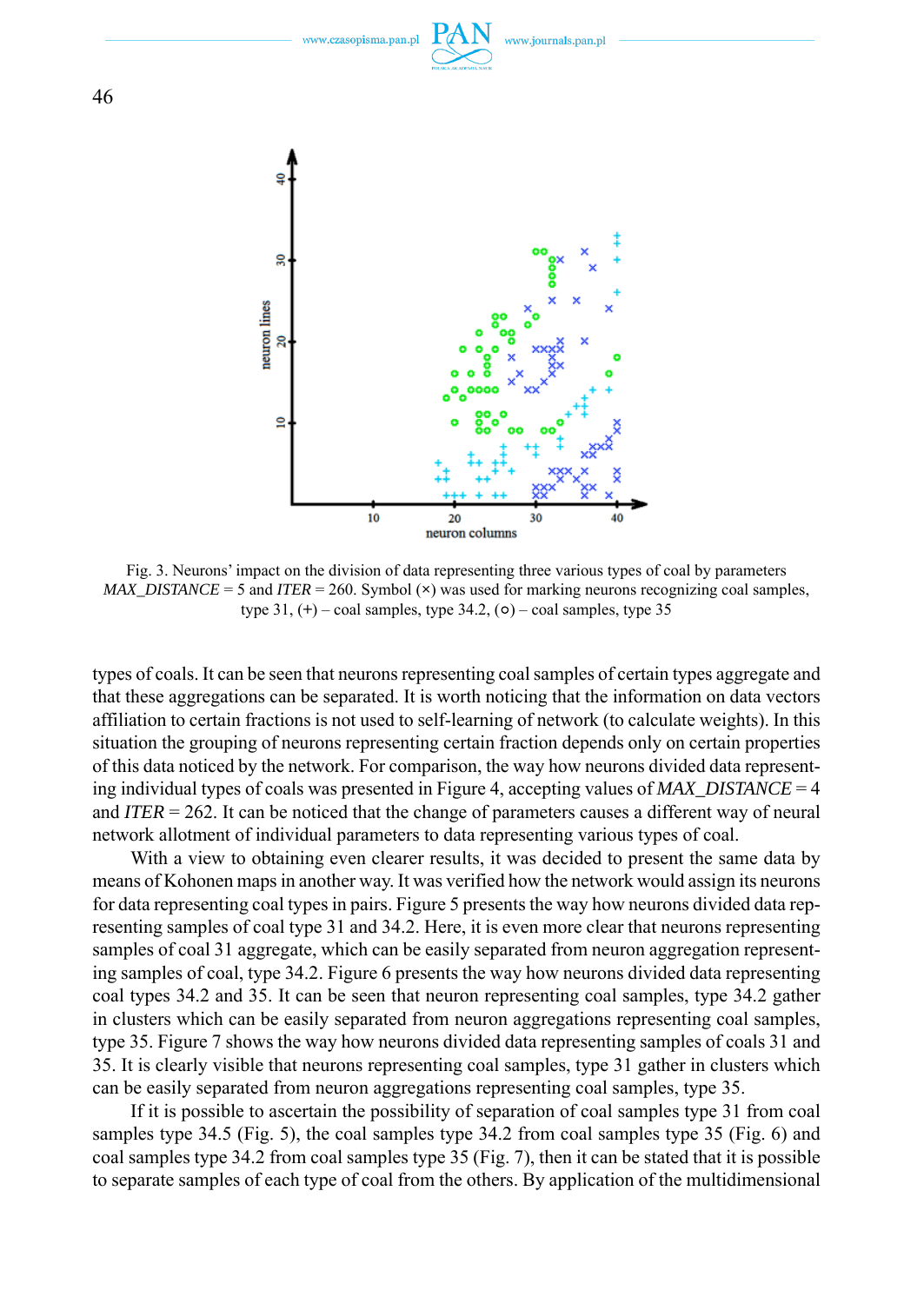

47

Fig. 4. Neurons' impact on the division of data representing three various types of coal by parameters *MAX\_DISTANCE* = 4 and *ITER* = 262. Symbol (**×**) was used for marking neurons recognizing coal samples, type 31, (**+**) – coal samples, type 34.2, (**○**) – coal samples, type 35



Fig. 5. Neurons' impact on the division of data representing two various types of coal by parameters *MAX\_DISTANCE* = 4 and *ITER* = 3050. Symbol (**×**) was used for marking neurons recognizing coal samples, type 31, (**+**) – coal samples, type 34.2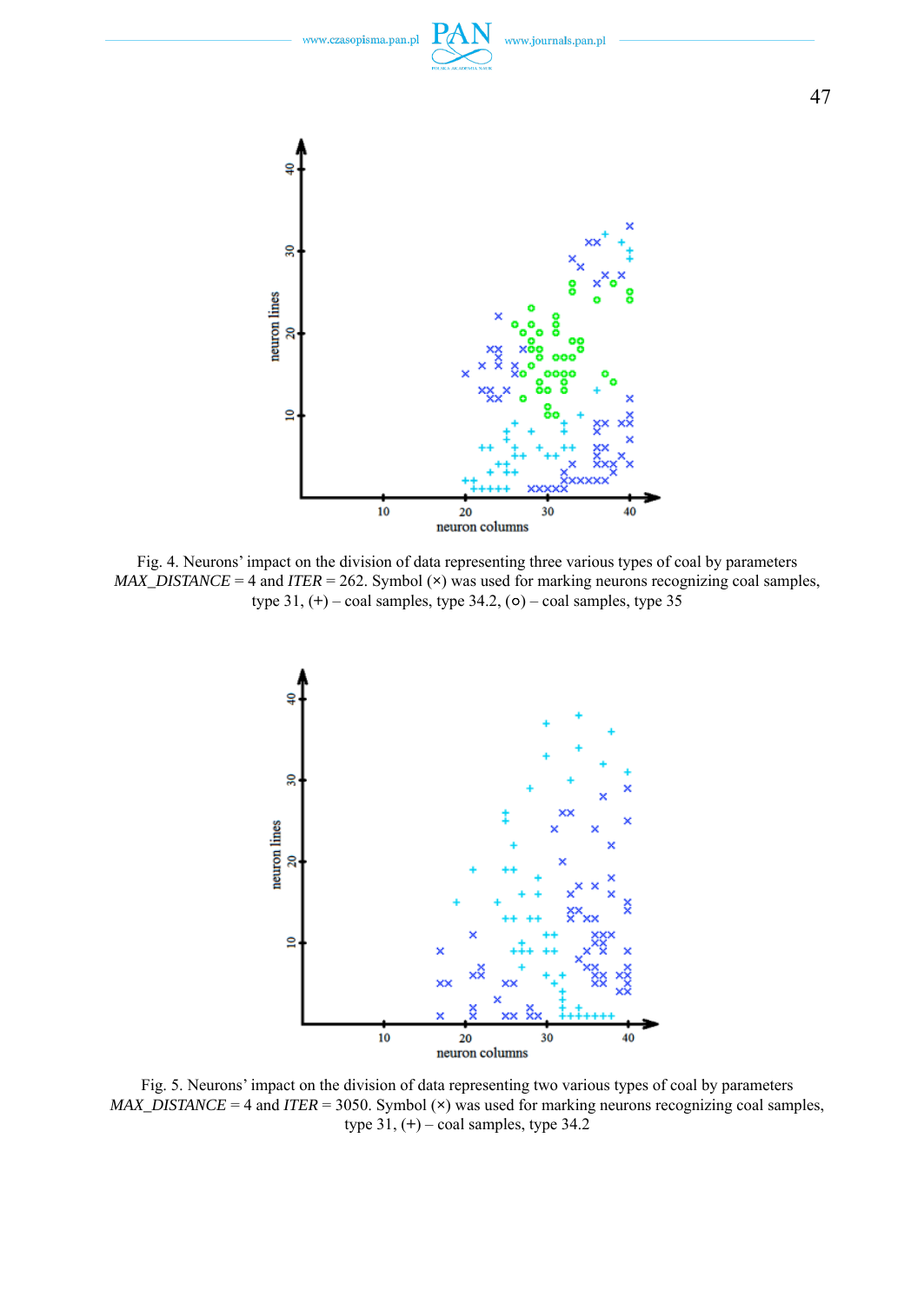

Fig. 6. Neurons' impact on the division of data representing two various types of coal by parameters *MAX\_DISTANCE* = 5 and *ITER* = 1300. Symbol (+) was used for marking neurons recognizing coal samples, type  $34.2$ ,  $(o)$  – coal samples, type  $35$ 

data visualization by means of Kohonen map, it can be noticed that information gathered in the analyzed seven-dimensional data describing samples of three types of coal is sufficient for the proper classification.

## **5. Conclusions**

The conducted experiments based on visualization of seven-dimensional data by means of Kohonen map allowed to conclude that:

- 1. Multidimensional visualization by means of Kohonen map allows to state that information gathered in the analyzed seven-dimensional data is sufficient for the proper classification of coal types 31, 34.2 and 35.
- 2. Even the presentation of three types of coal in one figure allows to state that neurons representing coal samples of certain type gather in aggregations, which can be separated. It indicates that the data contains enough information for the proper classification of coal.
- 3. The presentation of data representing various coal types in pairs by means of Kohonen map allows to obtain even clearer results.
- 4. The best results were obtained by means of neural network comprised of 40 lines and 40 columns of neurons, which makes up 1600 neurons all together.
- 5. The transparency of results is growing with the progress of neural network learning process (growth of the ITER parameter value).
- 6. The transparency of obtained results depends highly on accepted parameters. A change of these parameters results in a different allotment of individual neurons in the neural network to data representing various types of coal.

48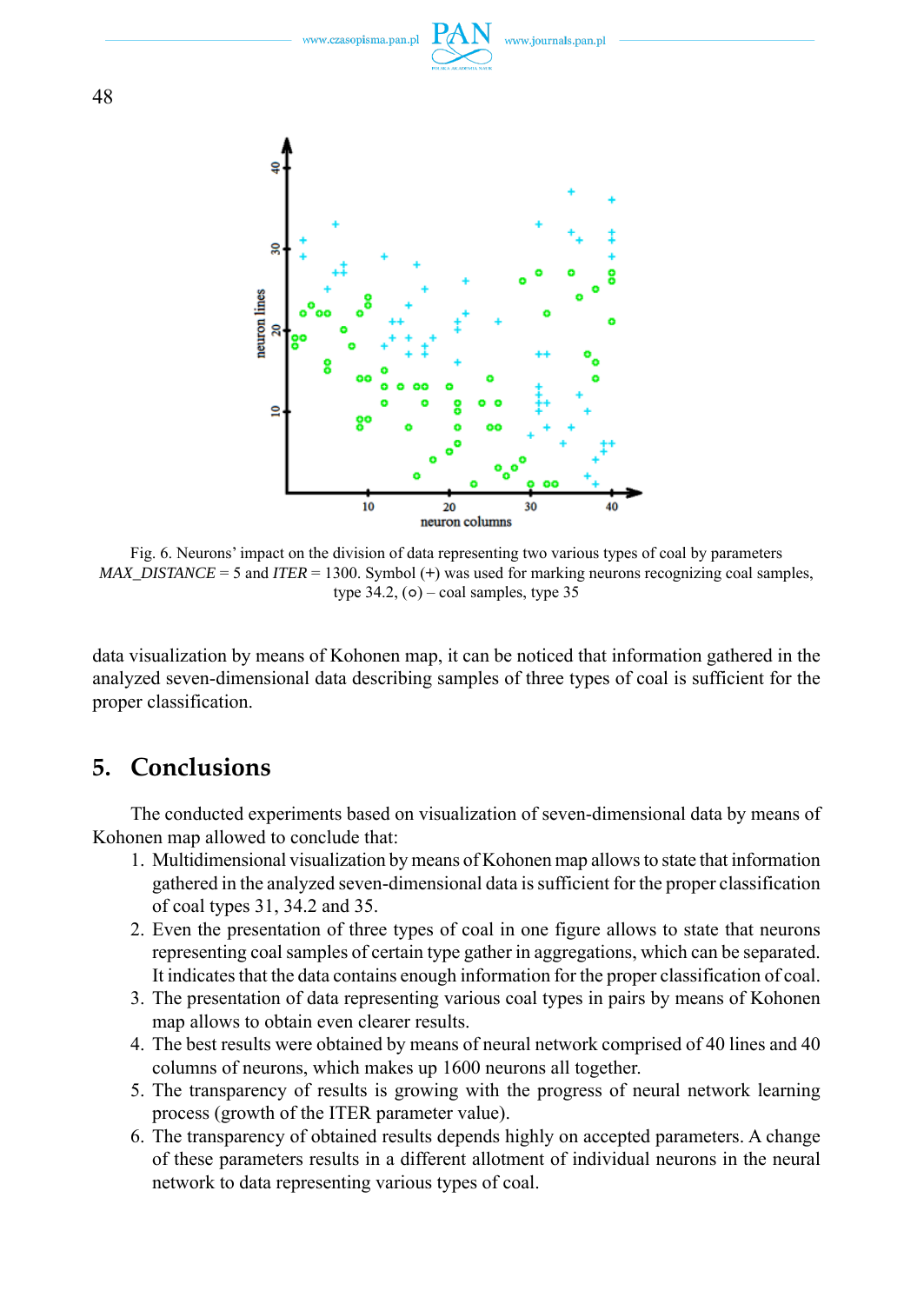www.czasopisma.pan.pl

7. One of the problems related to such visualization is the necessity of selecting parameters for the purpose of obtaining view which presents the searched information clearly. It is worth mentioning that during the conducted experiments the views obtained by means of neural network of size  $10 \times 10$  till  $100 \times 100$  were provided. The views were obtained from the value of parameter *MAX\_DISTANCE* starting from 1 to the limit size of the network and parameter *ITER* starting from 1 to 5000. The experiments were conducted for various patterns determining modification of weights. The results presented in the paper are the clearest from the obtained ones.



Fig. 7. Neurons' impact on division of data representing two various types of coal by parameters *MAX\_DISTANCE* = 6 and *ITER* = 550. Symbol (**×**) was used for marking the neurons recognizing samples of coal, type 31, (**○**) – samples of coal, type 35

#### **Acknowledgement**

The paper is the result of a scientific project no. *N N524 339040*, agreement no. *3390/B/ T02/2011/40*.

### **References**

- Aldrich C., 1998. *Visualization of transformed multivariate data sets with autoassociative neural networks*. Pattern Recognition Letters, 19(8), p. 749-764.
- Asimov D., 1985. *The Grand Tour: A Tool for Viewing Multidimensional Data*. SIAM Journal of Scientific and Statistical Computing, 6(1), p. 128-143.
- Assa J., Cohen-Or D., Milo T., 1999. *RMAP: a system for visualizing data in multidimensional relevance space*. Visual Computer, 15(5), p. 217-34.
- Brożek M., Surowiak A., 2010. *Argument of Separation at Upgrading in the Jig*. Arch. Min. Sci., 55(1), p. 21-40.